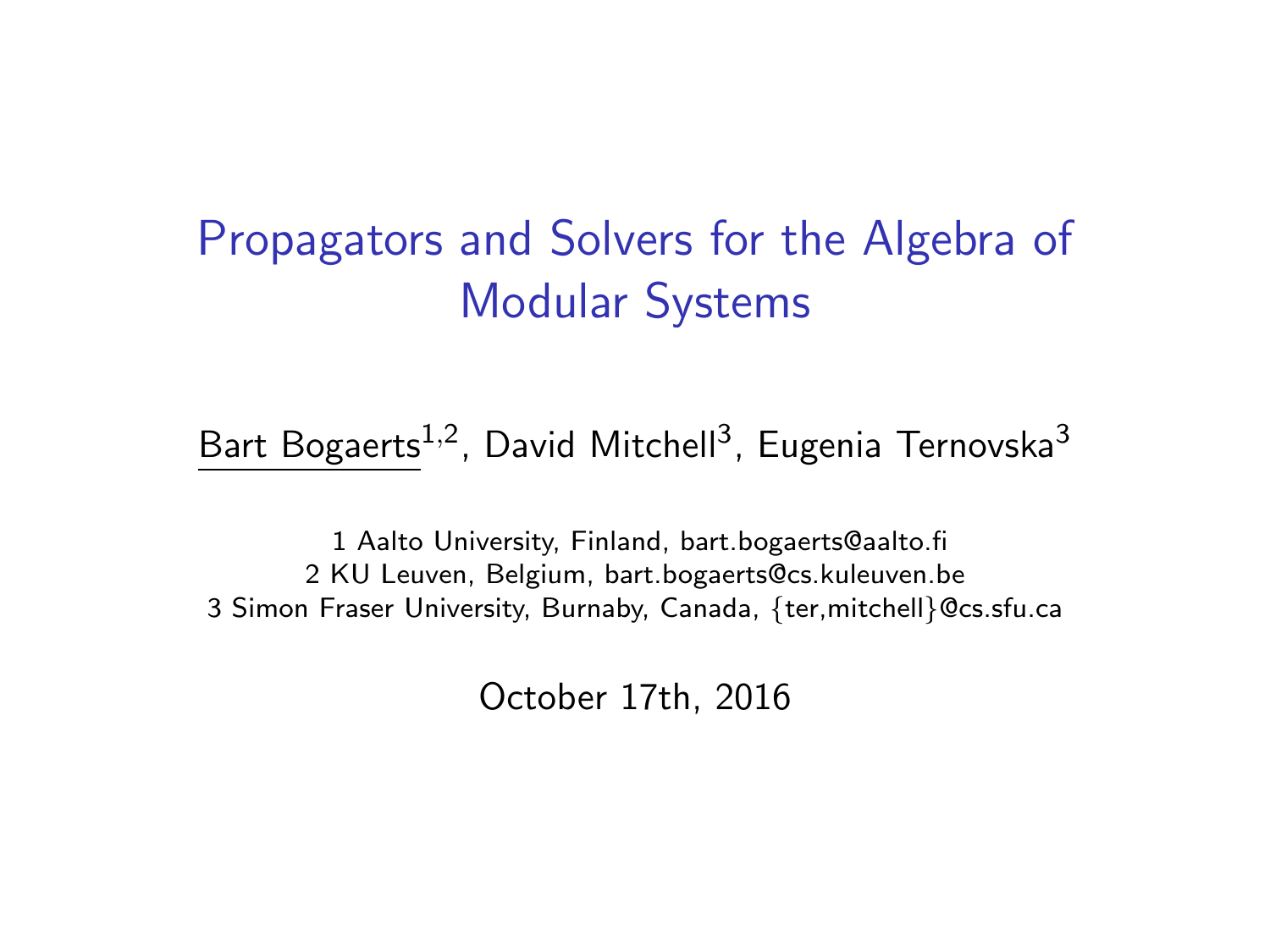## **Overview**

- Modular Systems
- **Propagators and Solvers**
- $\blacktriangleright$  Explanations and Learning
- $\blacktriangleright$  Modular Patterns
- $\blacktriangleright$  Conclusion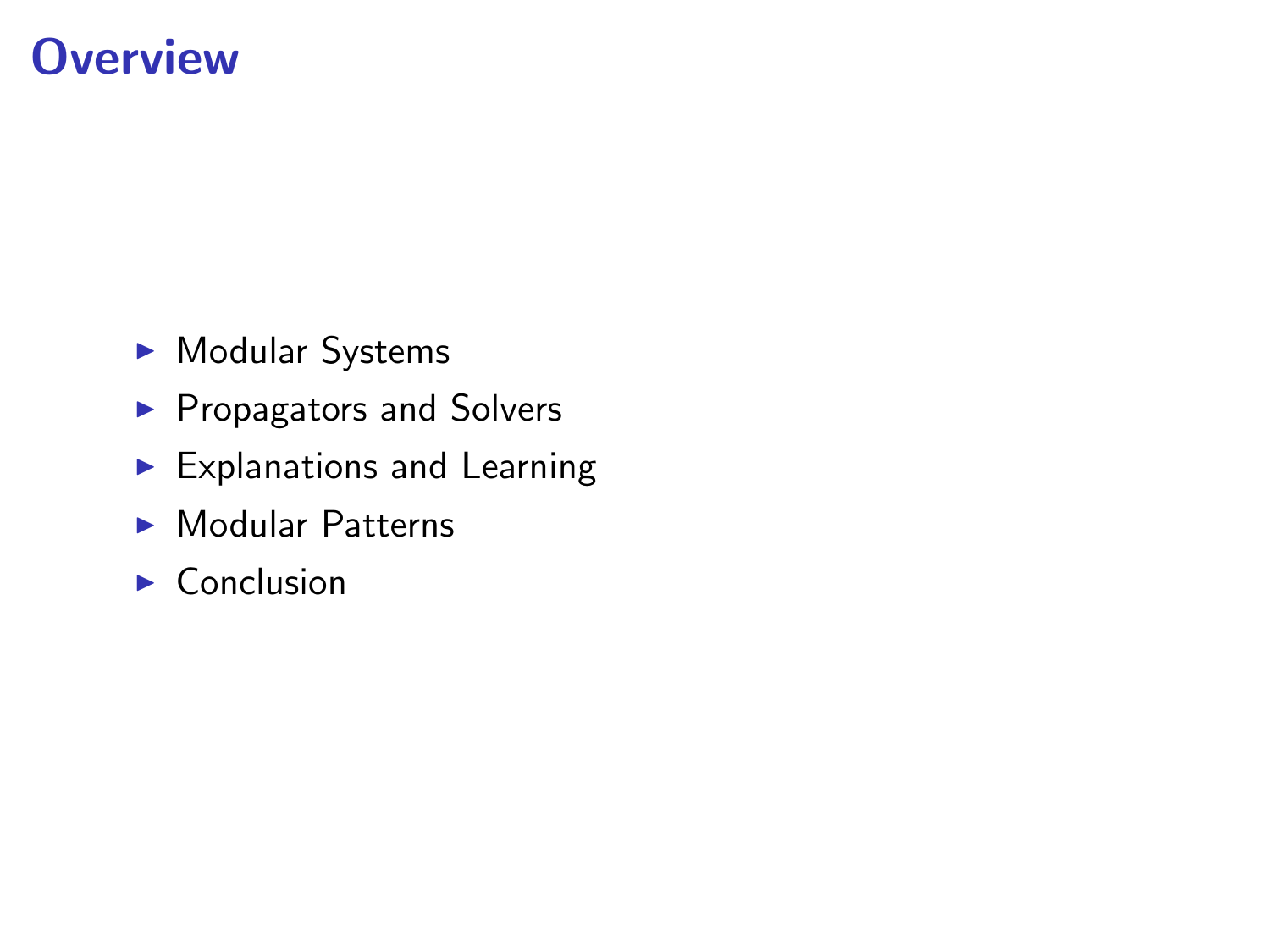## Modular Systems

 $\blacktriangleright$  Modular expressions:

$$
E ::= \perp | M_i | E \times E | -E | \pi_{\delta} E | \sigma_{Q \equiv R} E.
$$

- $\triangleright$  An atomic module is interpreted as a class of structures.
- $\triangleright$  Compound modules also represent classes of structures.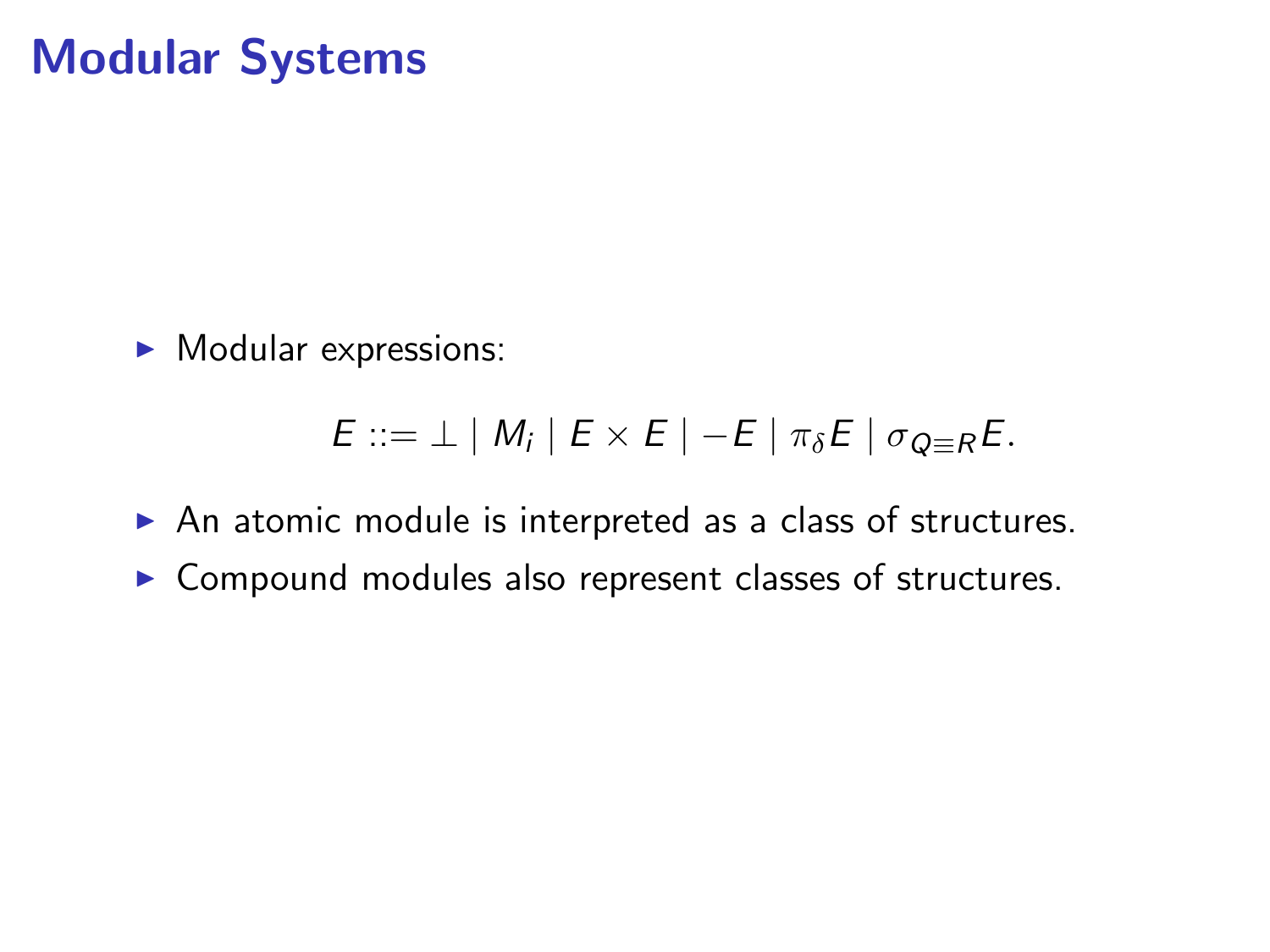# Modular Systems: Conventions

 $\triangleright$  We are concerned with the *model expansion task* for modular systems.

#### Definition

The *model expansion task* for modular systems is: given a (compound) module E and a partial structure  $\mathcal I$  with finite domain, find a structure I (or: find all structures I) such that  $I \geq_{p} \mathcal{I}$  and  $I \models E$  (if one such exists).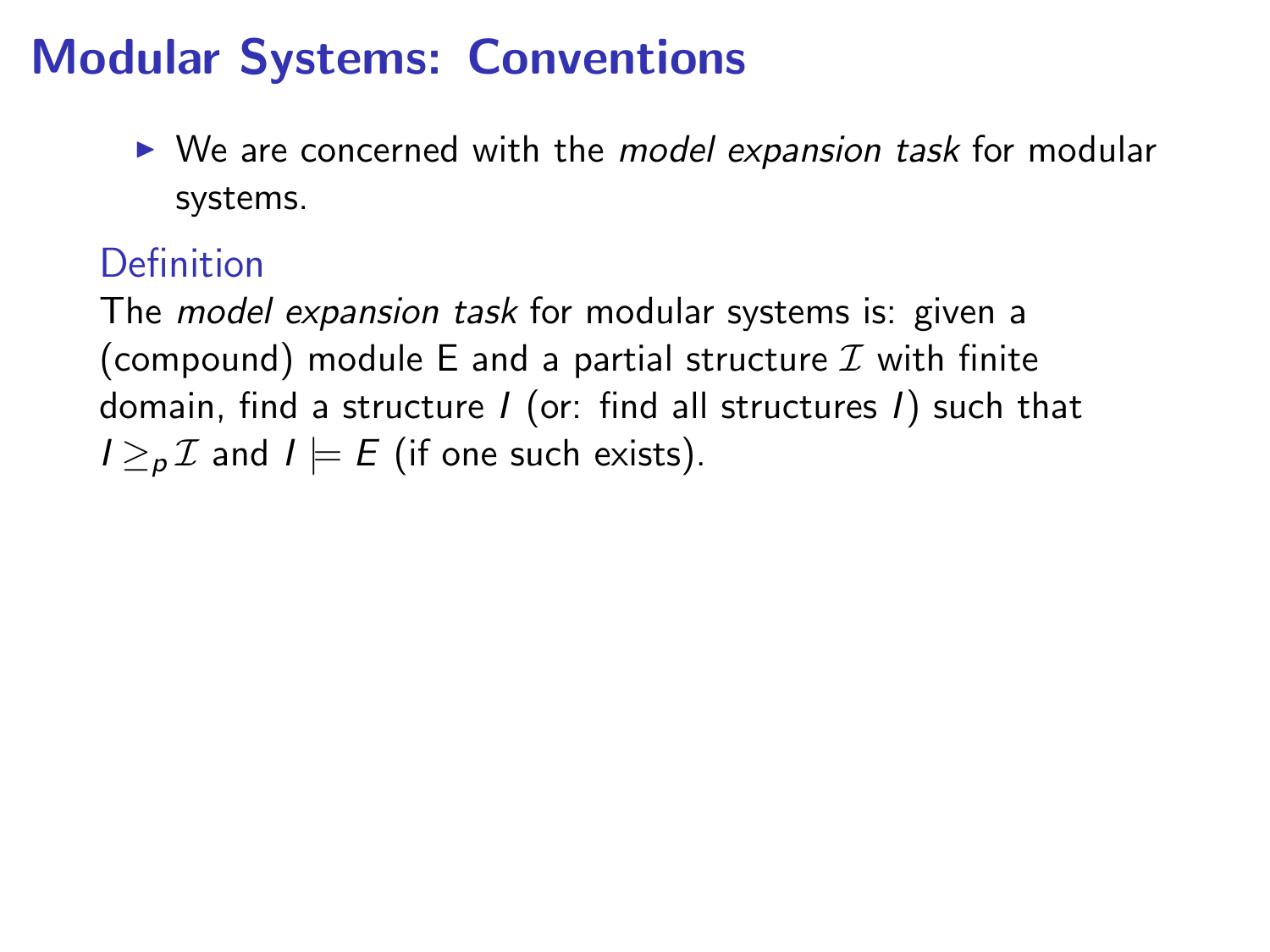# Modular Systems: Conventions

 $\triangleright$  We are concerned with the model expansion task for modular systems.

#### Definition

The *model expansion task* for modular systems is: given a (compound) module E and a partial structure  $\mathcal I$  with finite domain, find a structure  $I$  (or: find all structures  $I$ ) such that  $I \geq_{p} \mathcal{I}$  and  $I \models E$  (if one such exists).

- $\triangleright$  We assume a finite domain is given and fixed.
- $\triangleright$  Without loss of generality, we assume all vocabularies are relational
- A domain atom is an expression of the form  $P(\overline{d})$  (P predicate,  $\overline{d}$  domain elements)
- ► A four-valued ∑-structure  $\mathcal I$  is an assignment  $P(\overline d)^{\mathcal I}$  of a four-valued truth value (true t, false f, unknown u or inconsistent i) to each domain atom over  $\Sigma$ .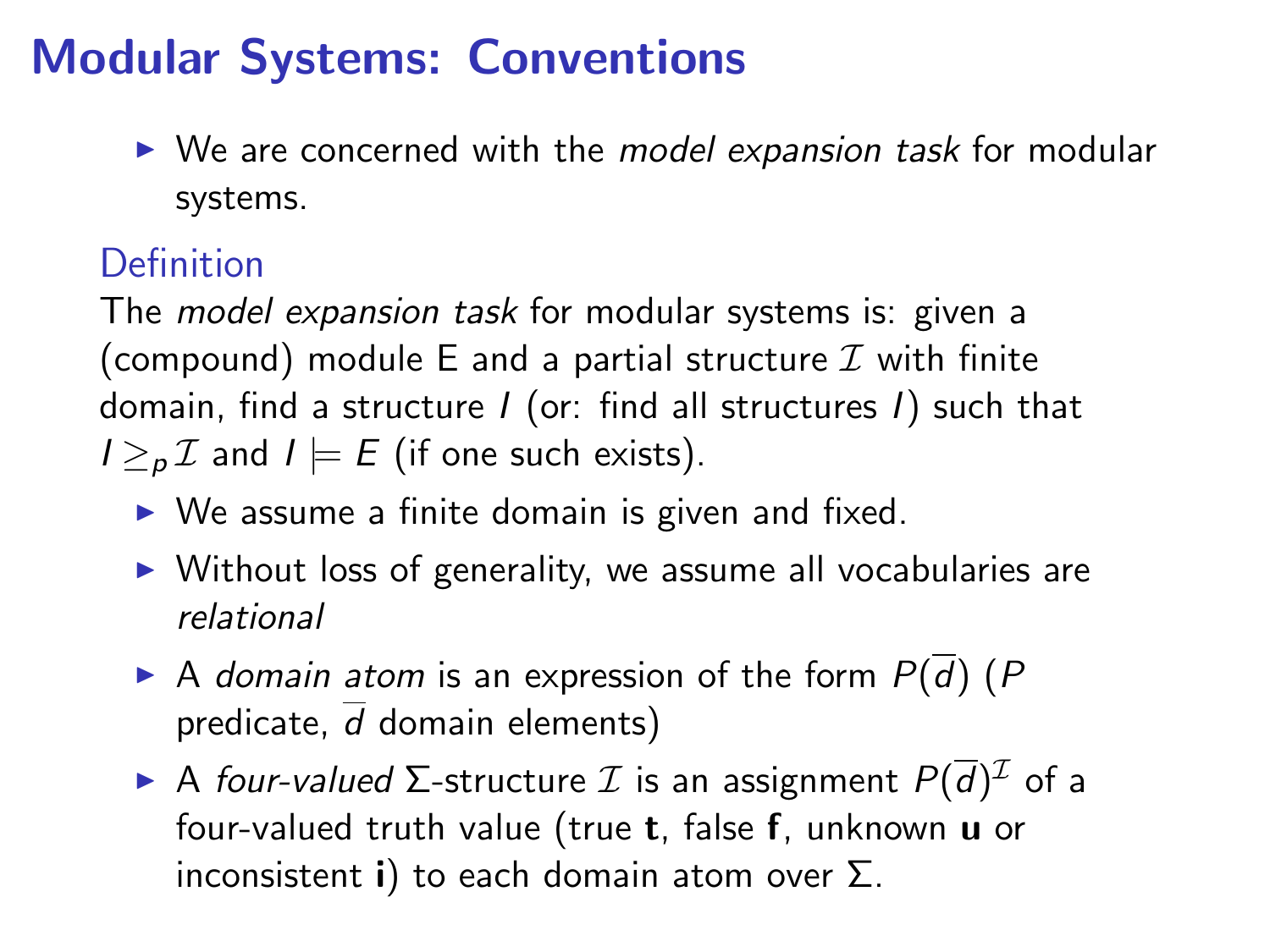## Propagators and Solvers for Modular Systems: Goals

- $\triangleright$  Modular systems: integration on the semantic level (how to combine information from different domains).
- $\triangleright$  This paper: integration on the solving level (how to combine solving techniques from different domains).
- $\triangleright$  We will assume pieces of software (propagators/solvers) are given for atomic modules, and research how to obtain software for combined modules.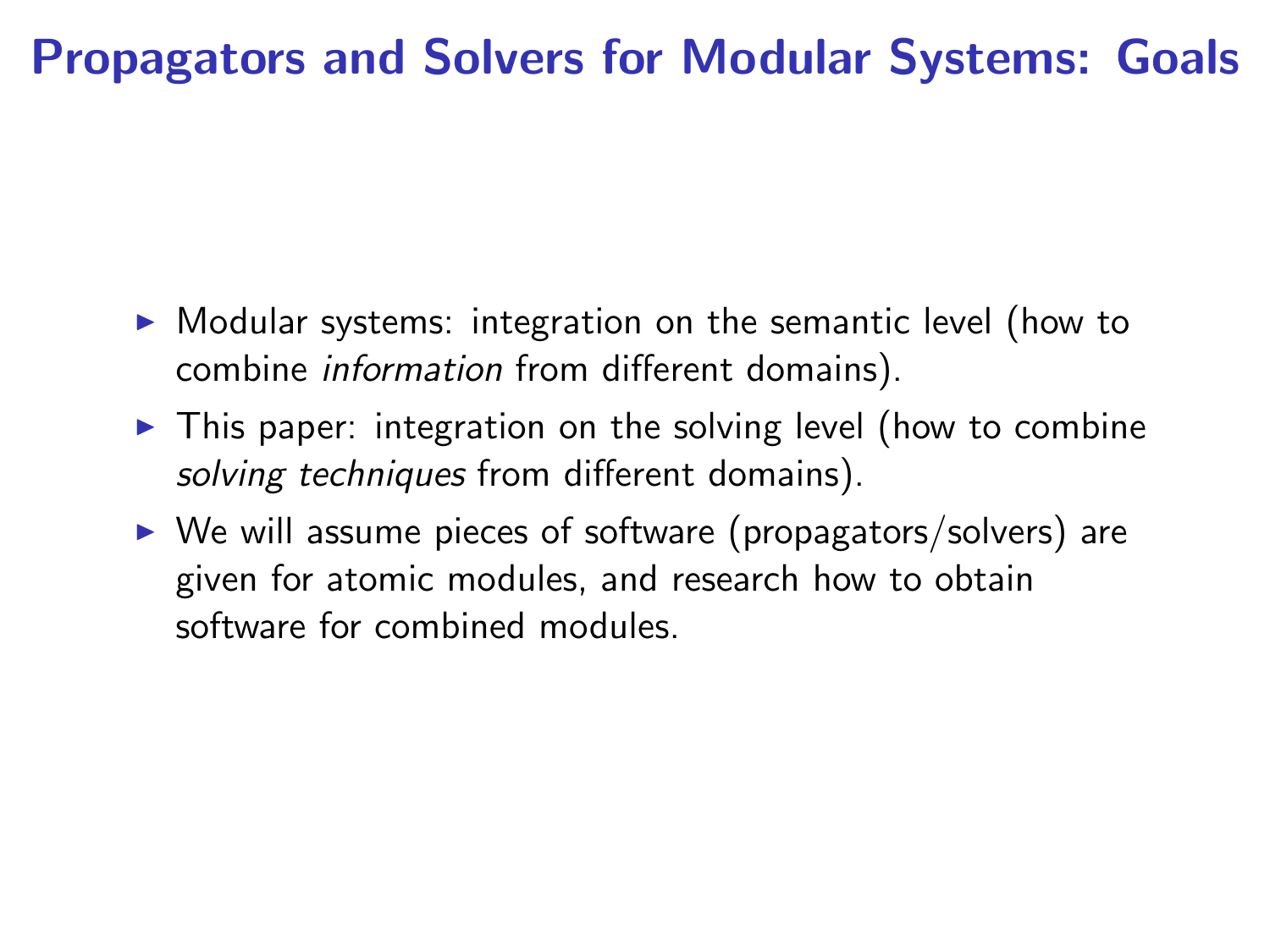### **Propagators**

#### Definition

A propagator is a mapping  $P$  from partial structures to partial structures such that the following hold:

- ▶ P is  $\leq_p$ -monotone: whenever  $\mathcal{I} \geq_p \mathcal{I}'$ , also  $P(\mathcal{I}) \geq_p P(\mathcal{I}')$ .
- ▶ P is information-preserving:  $P(\mathcal{I}) > p \mathcal{I}$  for each  $\mathcal{I}$ .

#### **Definition**

Given a module  $E$ , a propagator P is an  $E$ -propagator if on two-valued structures, it coincides with  $E$ , i.e., whenever  $\mathcal I$  is two-valued,  $P(\mathcal{I}) = \mathcal{I}$  if  $\mathcal{I} \in E$ , and  $P(\mathcal{I})$  is inconsistent otherwise.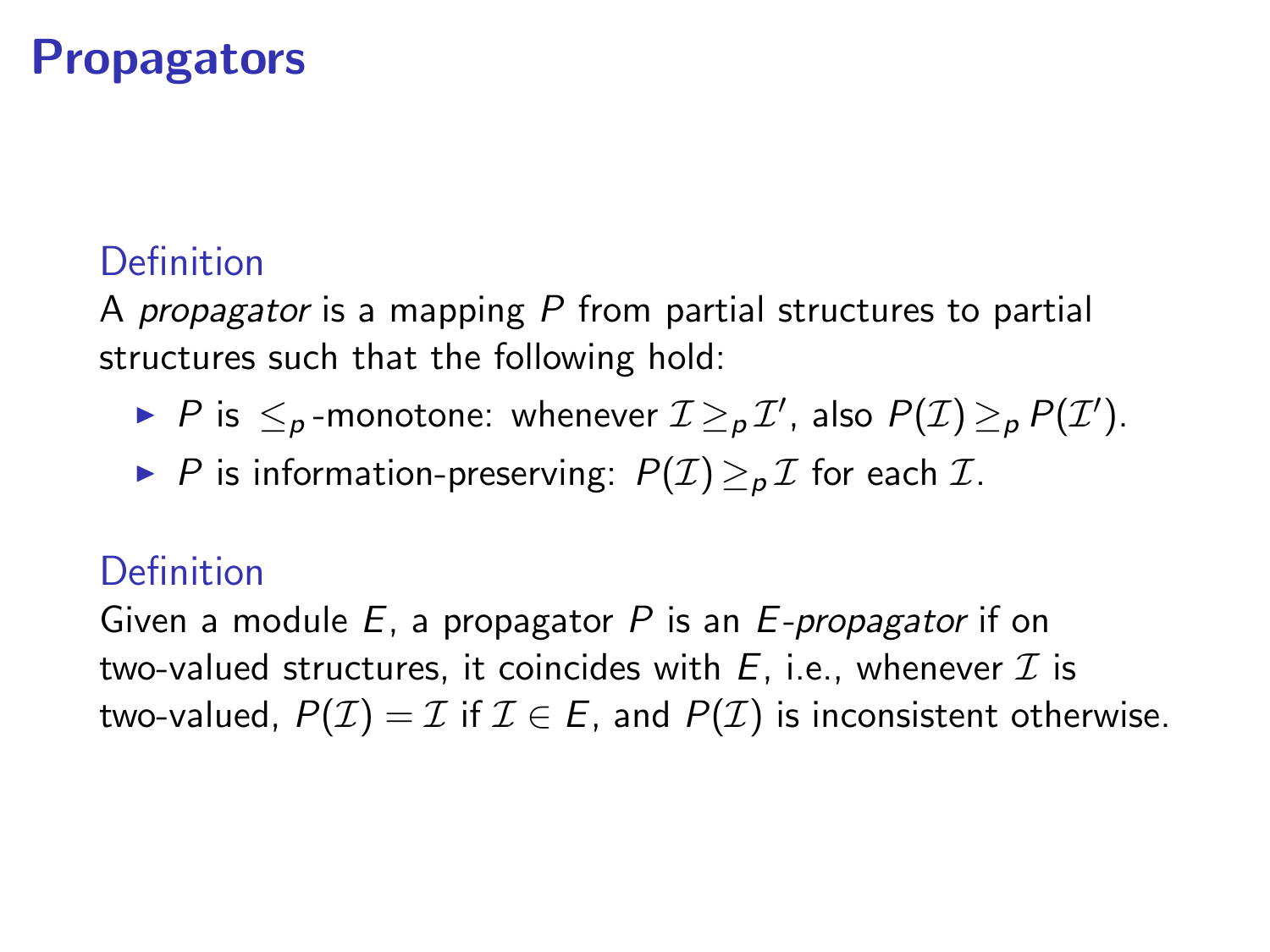#### **Propagators**

#### Lemma

Let P be an E-propagator. If I is a model of E and  $I \geq_{p} I$ , then also  $I \geq_p P(\mathcal{I}).$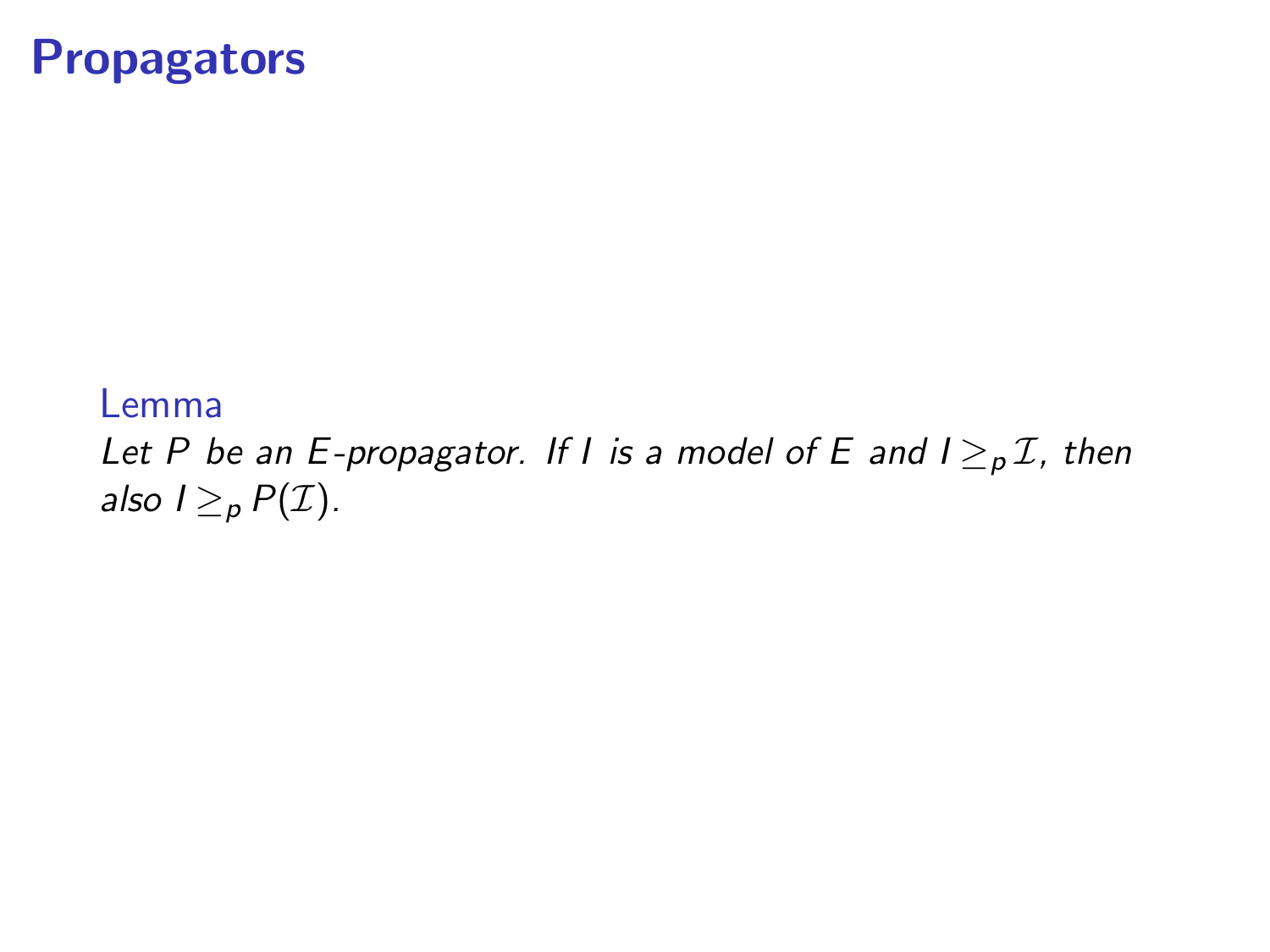### Propagators: Example

#### Example

Modern ASP solvers typically contain (at least) two propagators. One, which we call  $P_{UP}^{\mathcal{P}}$ , performs unit propagation on the completion of the program  ${\cal P}.$  The other, which we call  $P_{U\!F\!S}^{\cal P}$ performs unfounded set propagation; that is: it maps a partial structure *I* to  $I \cup \{\neg p \mid p \in IUFF(p, I)\}\$ , where  $IUFF(p, I)$  is the largest unfounded set of  $P$  with respect to  $I$  [\[1\]](#page-0-0). It is easy to see that these two propagators are information-preserving and  $\leq_p$ -monotone.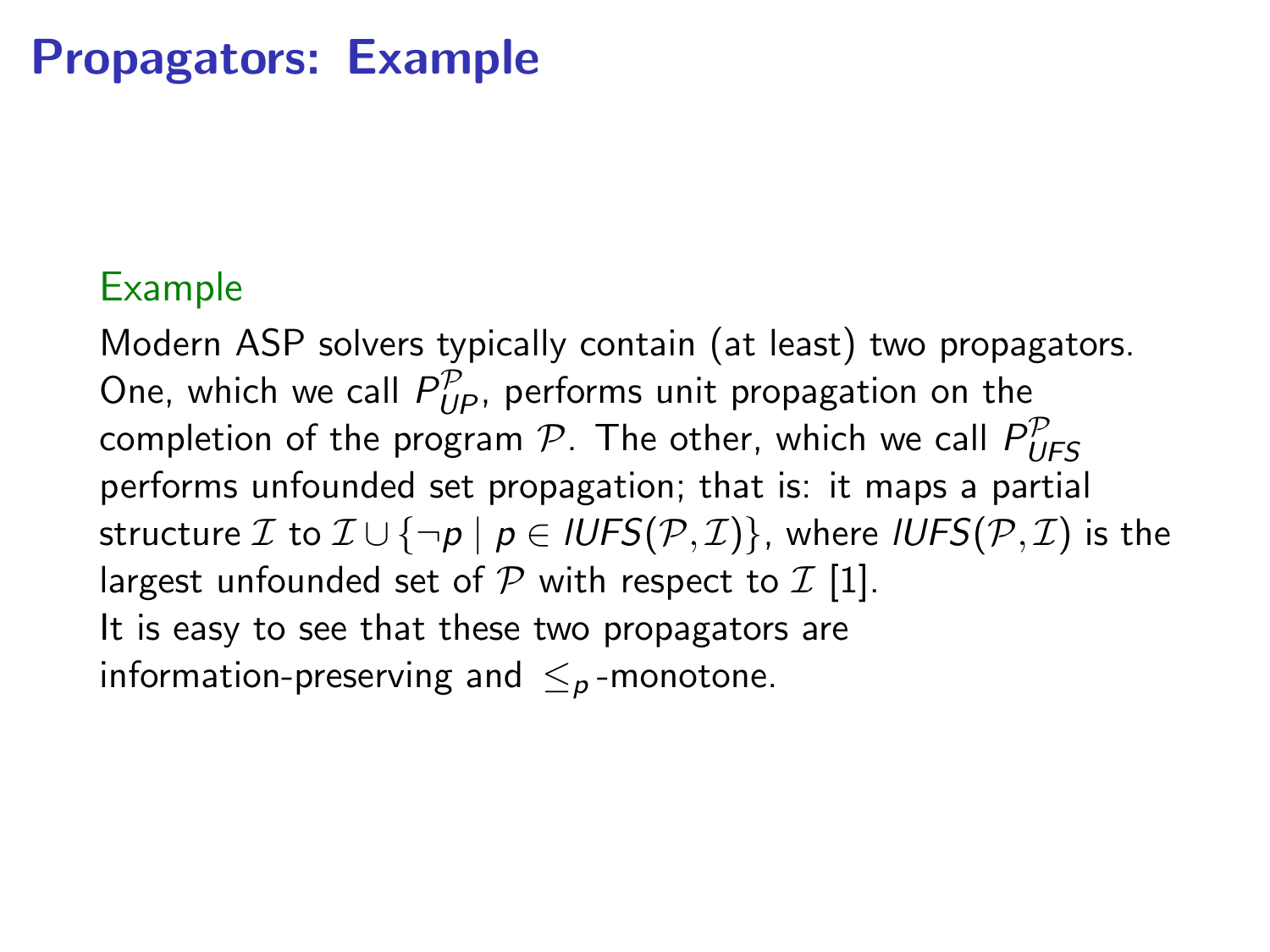## Propagators: Checkers

 $\blacktriangleright$  How can we create propagators for modules? Back-up plan: checkers.

#### Definition

If E is a module, the E-checker is the propagator  $P_{check}^E$  defined by: $<sup>1</sup>$ </sup>

$$
P_{check}^E: \mathcal{I} \mapsto \left\{ \begin{array}{ll} \mathcal{I} & \text{if } \mathcal{I} \text{ is consistent but not two-valued} \\ \mathcal{I} & \text{if } \mathcal{I} \text{ is two-valued and } \mathcal{I} \models E \\ \mathcal{I} & \text{otherwise} \end{array} \right.
$$

In the paper: how to create checkers for compound modules (straightforward).

 $1$ Here,  $\Im$  denotes the most precise (inconsistent) structure.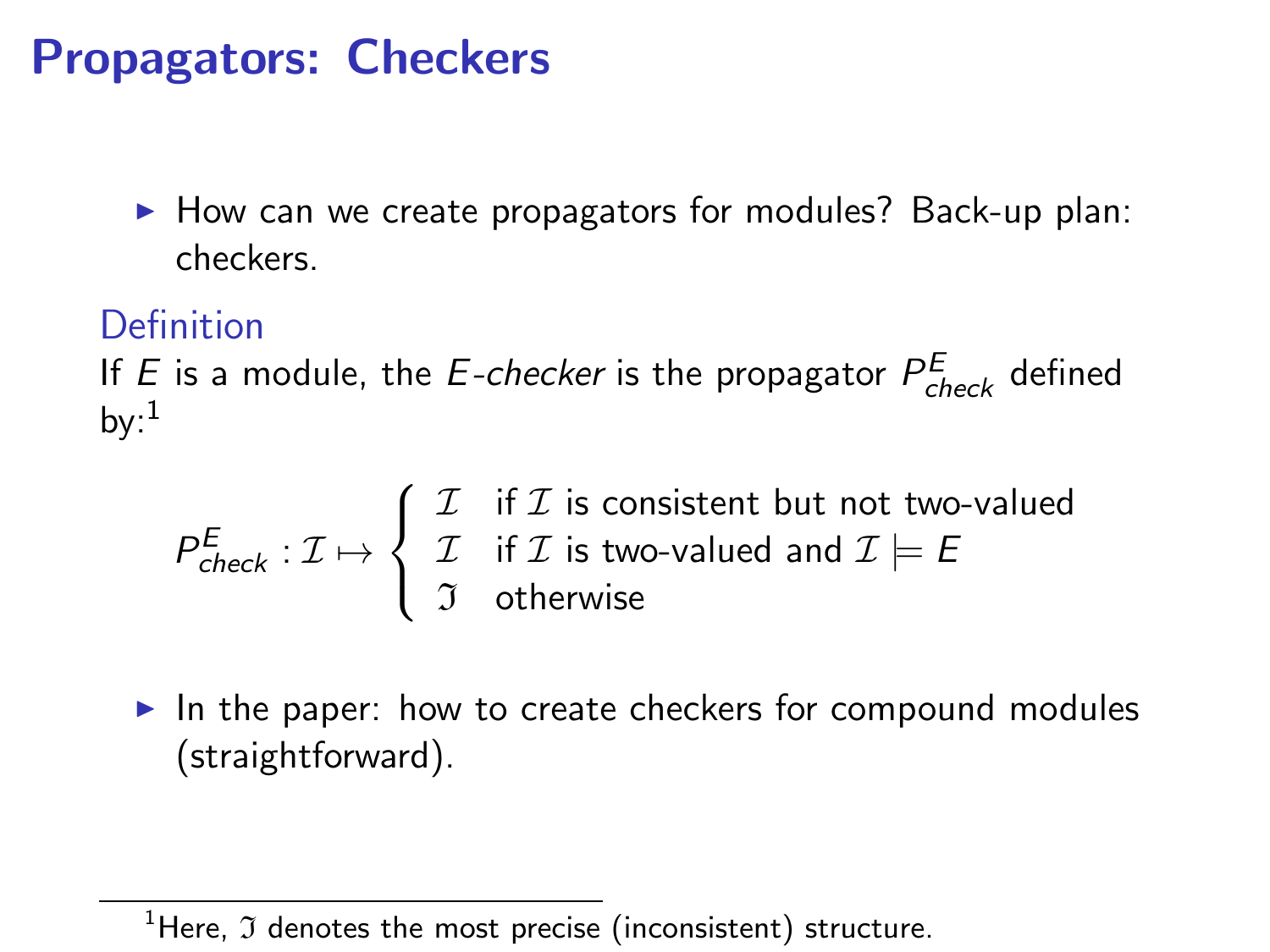#### **Solvers**

#### Definition

Let E be a module. An E-solver is a procedure that takes as input a four-valued structure  $I$  and whose output is the set  $S$  of all two-valued structures I with  $I \models E$  and  $I \geq p \mathcal{I}$ .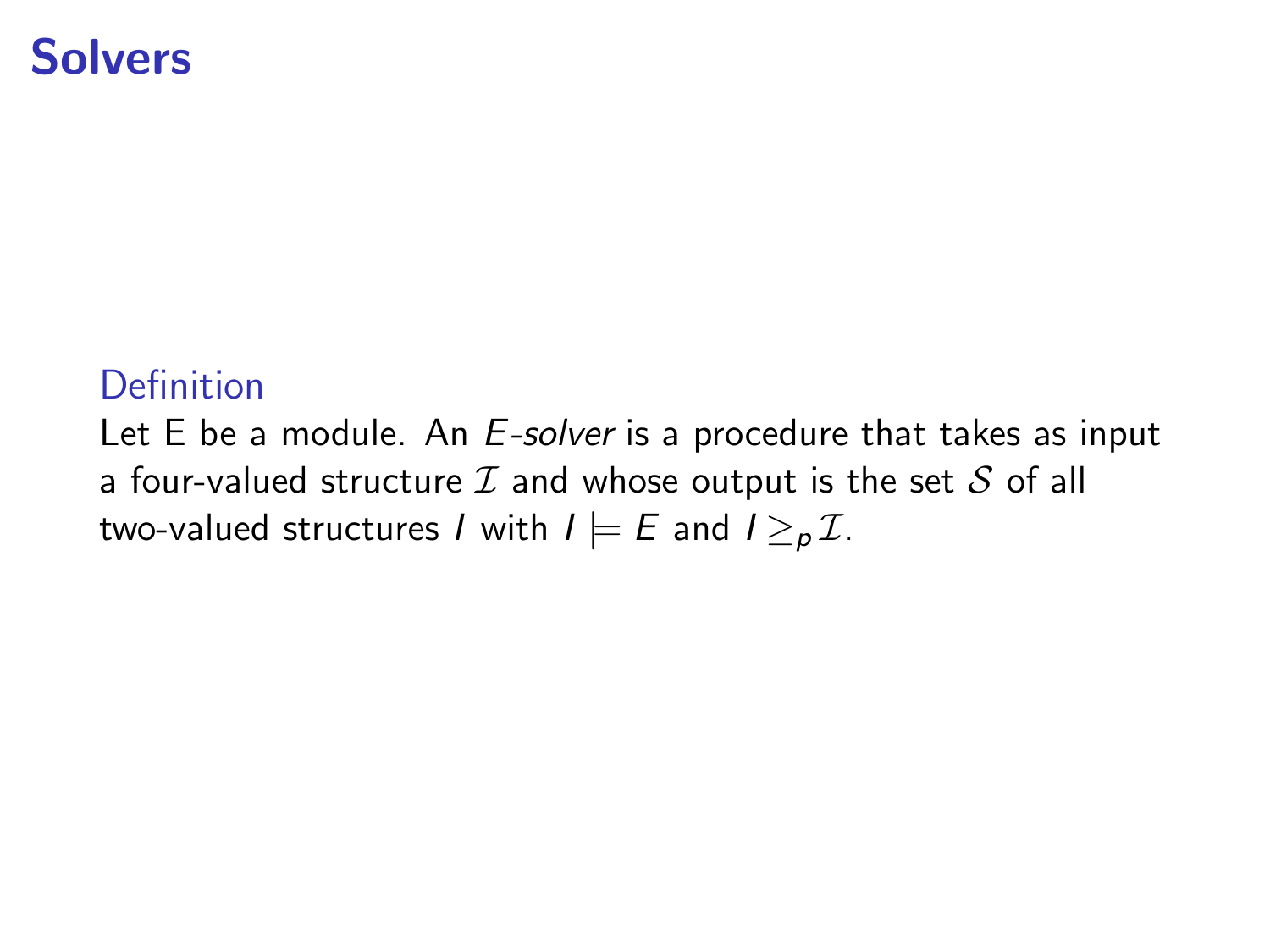### Propagators and Solvers

Simple way to create a solver  $S^P_\rho$  from a propagator  $P$ :

- $\triangleright$  State is a partial structure
- $\triangleright$  Depth-first search (choices on domain atoms)
- $\triangleright$  Before each choice: apply the propagator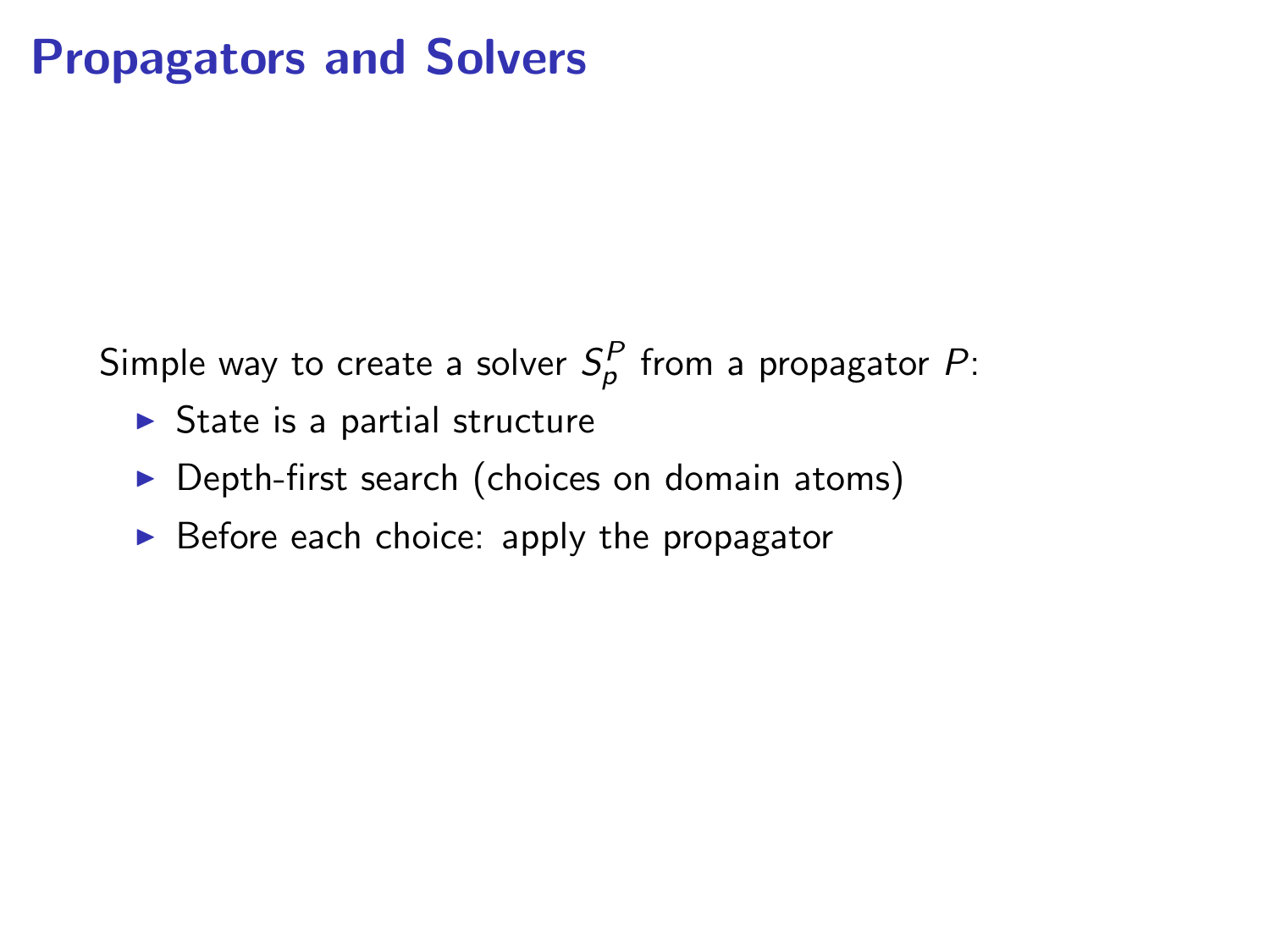## Propagators for Compound Modules

#### Proposition

Let P be an E-propagator,  $P'$  an E'-propagator and  $\delta$  a sub-vocabulary of  $\tau$ . We define the following operations:

 $P \times P' : \mathcal{I} \mapsto \mathsf{lub}_{\leq_p} \{P(\mathcal{I}), P'(\mathcal{I})\}.$ 

 $\blacktriangleright \pi_s P : \mathcal{I} \mapsto$ 

$$
\begin{cases}\n\begin{aligned}\n\mathfrak{I} & \text{if } \mathcal{I} \text{ is inconsistent} \\
\mathfrak{I} & \text{if } \mathcal{I} \text{ is two-valued on } \delta \text{ and } S_p^P(\mathcal{I}|_{\delta}) = \emptyset \\
\vert \text{lub}_{\leq p} (P(\mathcal{I}|\delta)|_{\delta}, \mathcal{I}|_{\tau \setminus \delta}) & \text{otherwise.} \n\end{aligned}\n\end{cases}
$$

$$
\triangleright \ \sigma_{Q \equiv R} P : \mathcal{I} \mapsto (P(\mathcal{I}))[Q : L, R : L] \ \text{where} \ \mathcal{L} = \text{lub}_{\leq_P} (Q^{P(\mathcal{I})}, R^{P(\mathcal{I})}).
$$

It then holds that  $P \times P'$  is an  $E \times E'$ -propagator,  $\pi_{\delta} P$  is a  $\pi_{\delta} E$ propagator and  $\sigma_{\mathcal{Q}=R}$  is a  $\sigma_{\mathcal{Q}=R}E$ -propagator.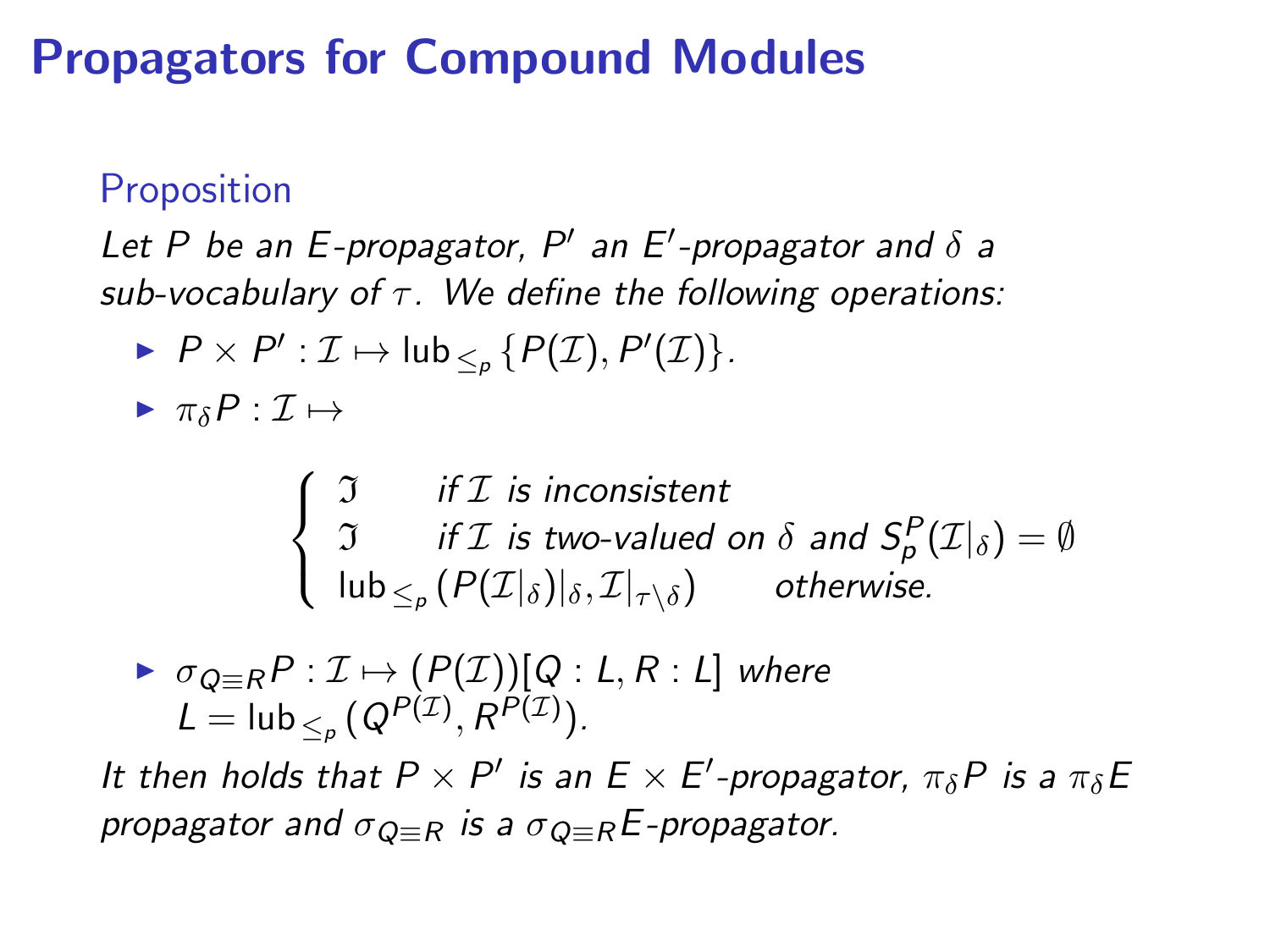# Explanations (informal)

- $\blacktriangleright$  Idea: propagators not only change the partial interpretation
- $\blacktriangleright$  They also explain why they do it
- $\triangleright$  Explanation is itself a propagator again
- $\blacktriangleright$  The explanation is "simpler" (in a certain sense)
- $\triangleright$  "Simplest" propagators do not need to explain themselves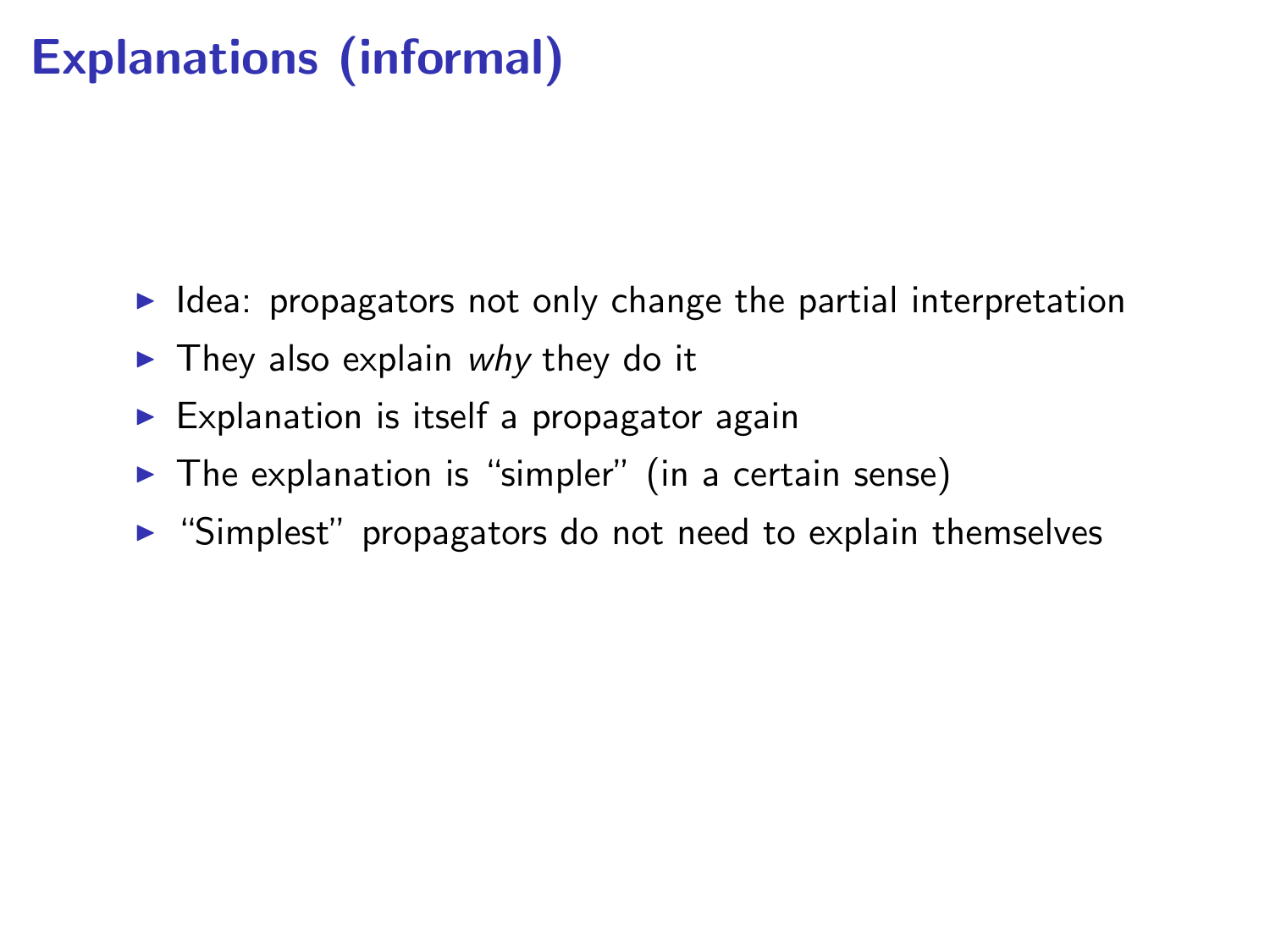# Explanations (informal)

- $\blacktriangleright$  Idea: propagators not only change the partial interpretation
- $\blacktriangleright$  They also explain why they do it
- $\triangleright$  Explanation is itself a propagator again
- $\blacktriangleright$  The explanation is "simpler" (in a certain sense)
- $\triangleright$  "Simplest" propagators do not need to explain themselves
- $\triangleright$  Generalizes lazy clause generation (constraint programming)
- $\triangleright$  Generlizes cutting plane generation (linear programming)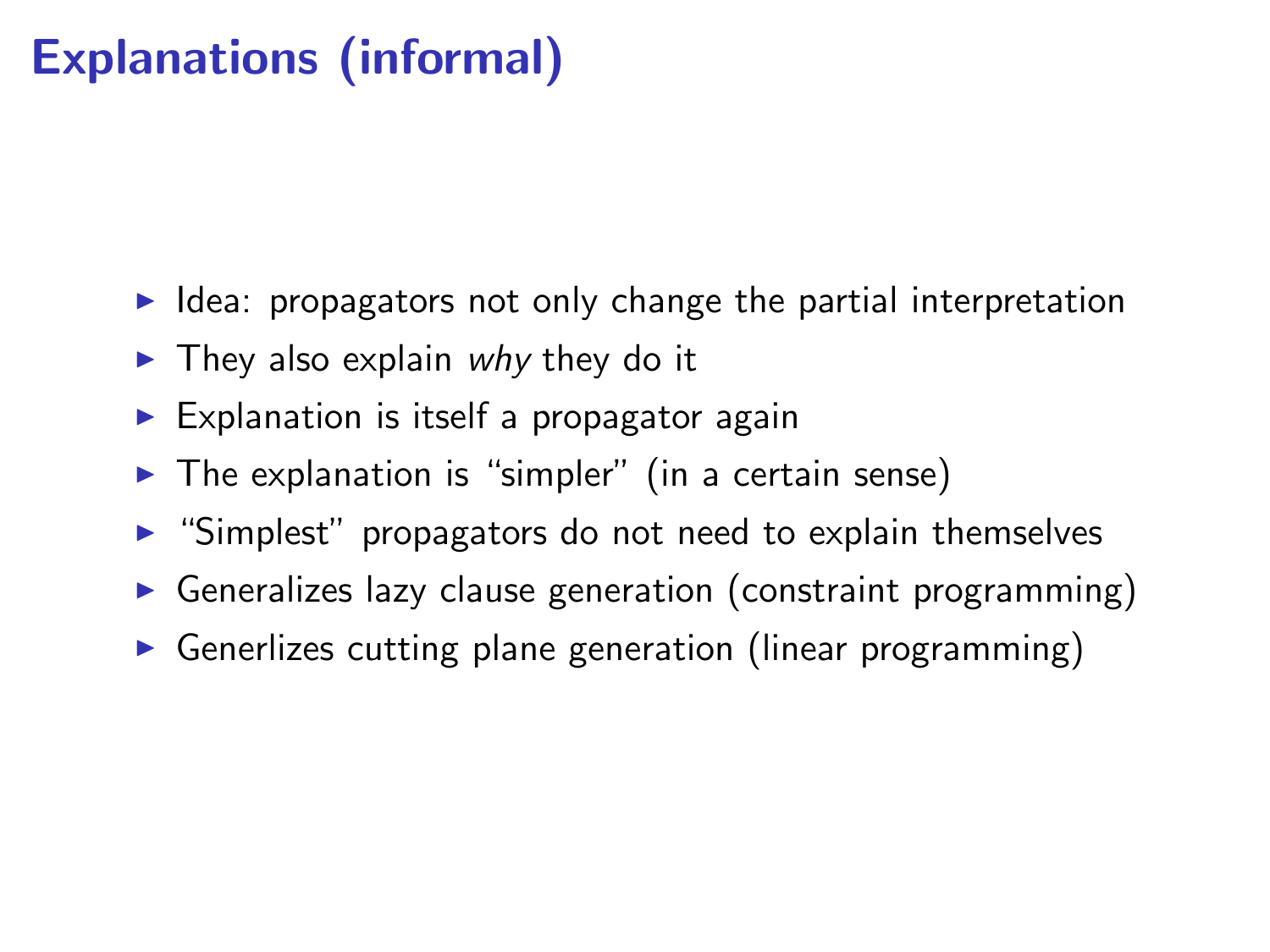# Explanations (formal)

### Definition

An explaining propagator is tuple  $(P, C)$  where P is a propagator and  $C$  maps each partial structure either to UNEXPLAINED (notation  $\Diamond$ ) or to an explaining propagator  $C(\mathcal{I}) = (P', C')$  such that the following hold:

- ► (explains propagation)  $P(\mathcal{I}) \leq_P P'(\mathcal{I})$ .
- ▶ (soundness):  $module(P') \subseteq module(P)$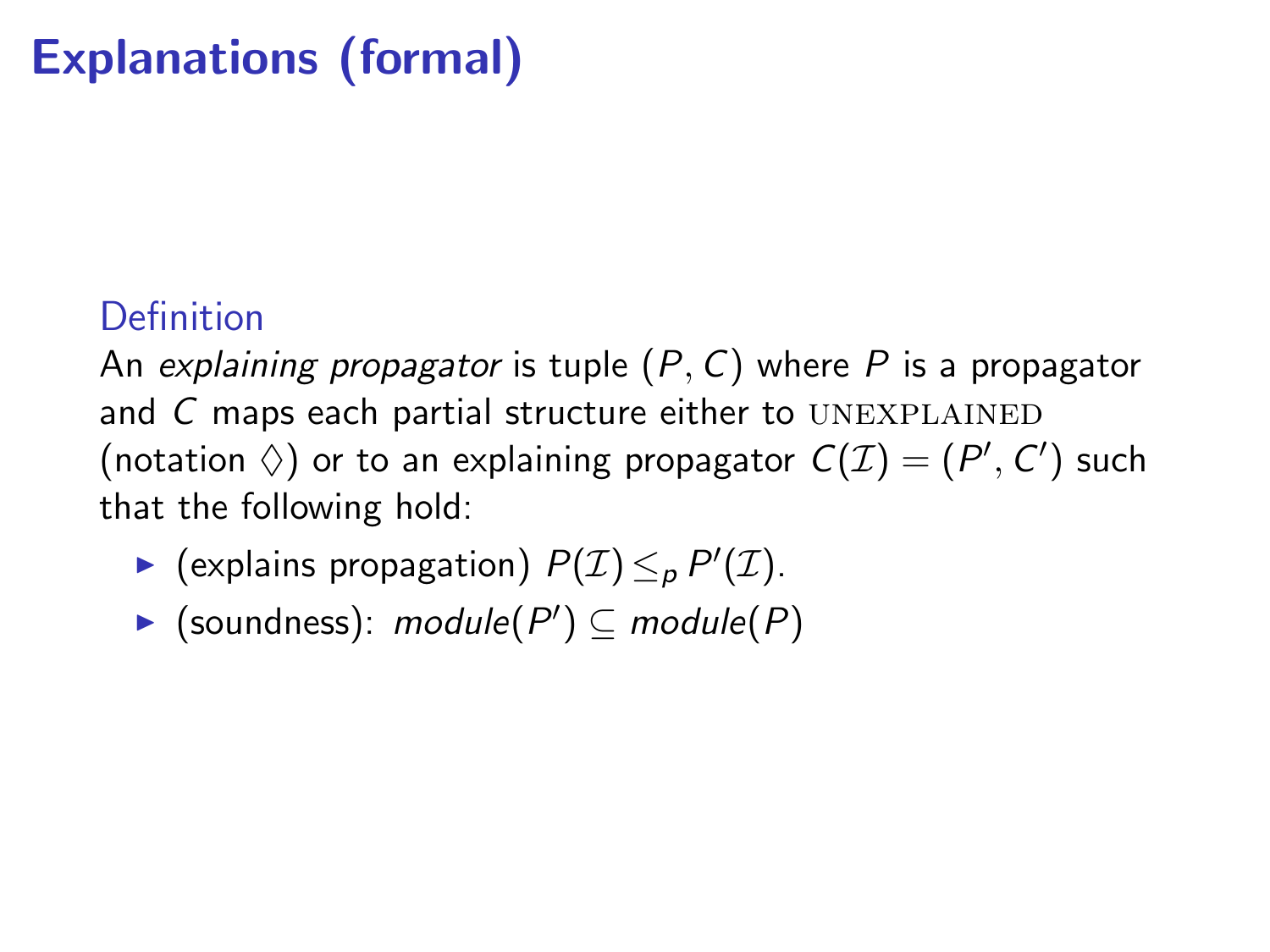### **Explanations**

#### Example

- $\blacktriangleright$  Example from constraint programming
- $\triangleright$  Constraint of the form  $T \Leftrightarrow C > D$ .
- Partial interpretation with  $T = t$ ,  $D = 3$ .
- Propagate  $C > 3$ .
- ► Explanation:  $T \wedge D > 3 \Rightarrow C > 3$
- $\triangleright$  Simpler in the sense: each atom contains at most one integer variable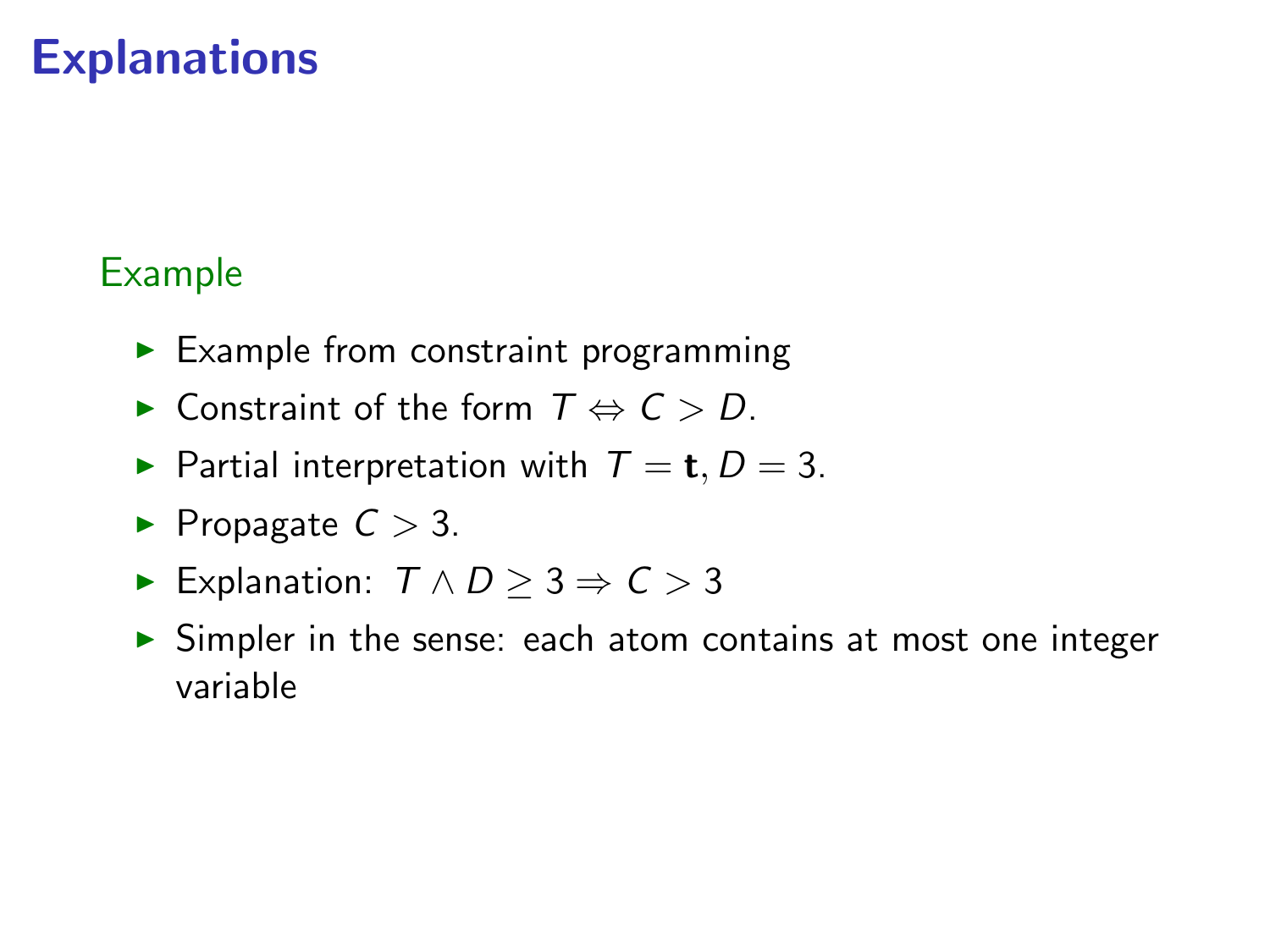# Explaining Propagators

- $\triangleright$  For some of the operations, we define how to combine explanations,
- $\triangleright$  We give a general search algorithm that uses such explaining propagators to build solvers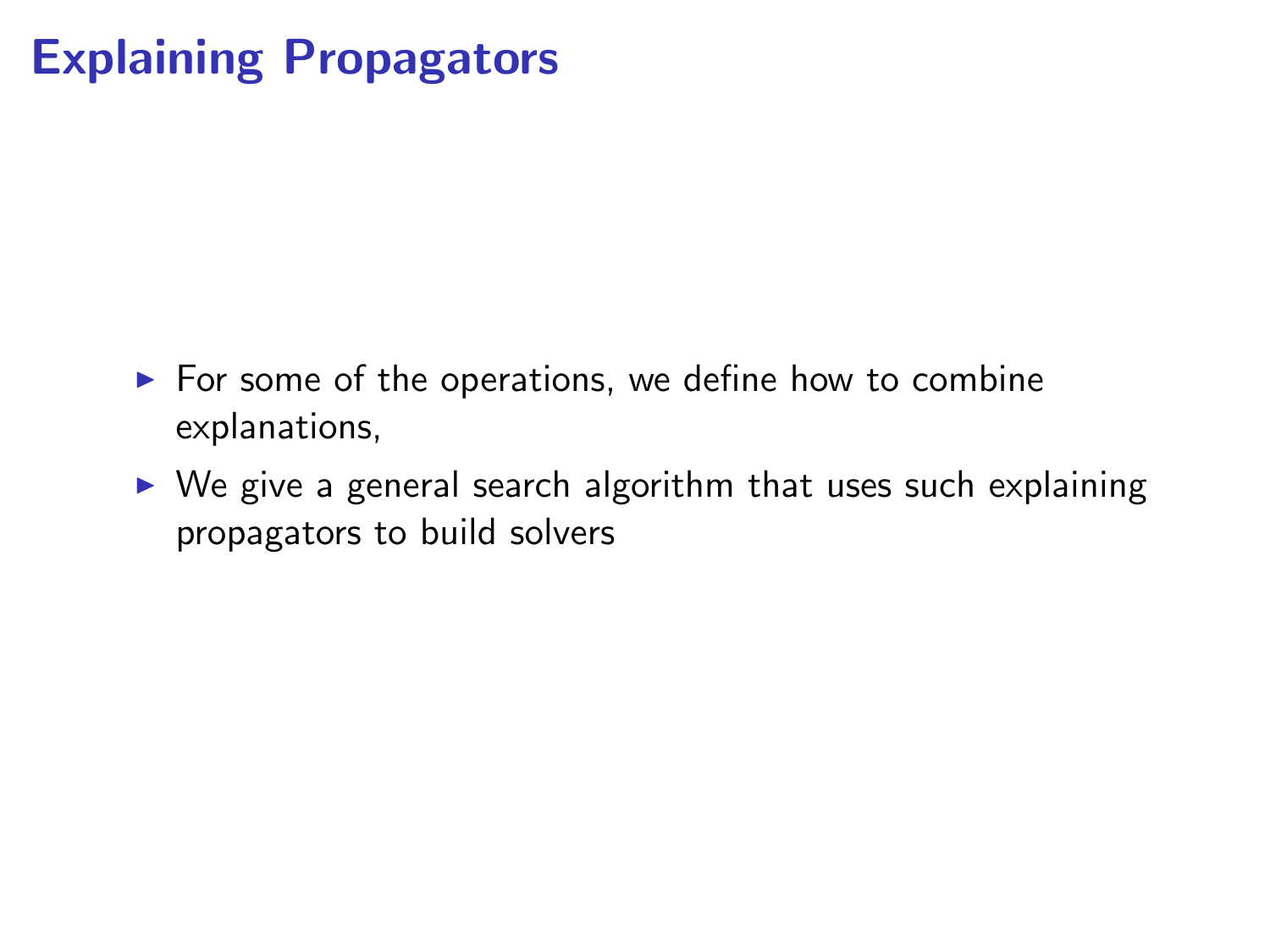# Conflict-Driven Learning

- $\triangleright$  We provide a generalisation of CDCL for explaining propagators
- $\triangleright$  Abstract conditions on "simplest" propagators that ensure a generalisation of resolution is possible
- $\triangleright$  Work in progress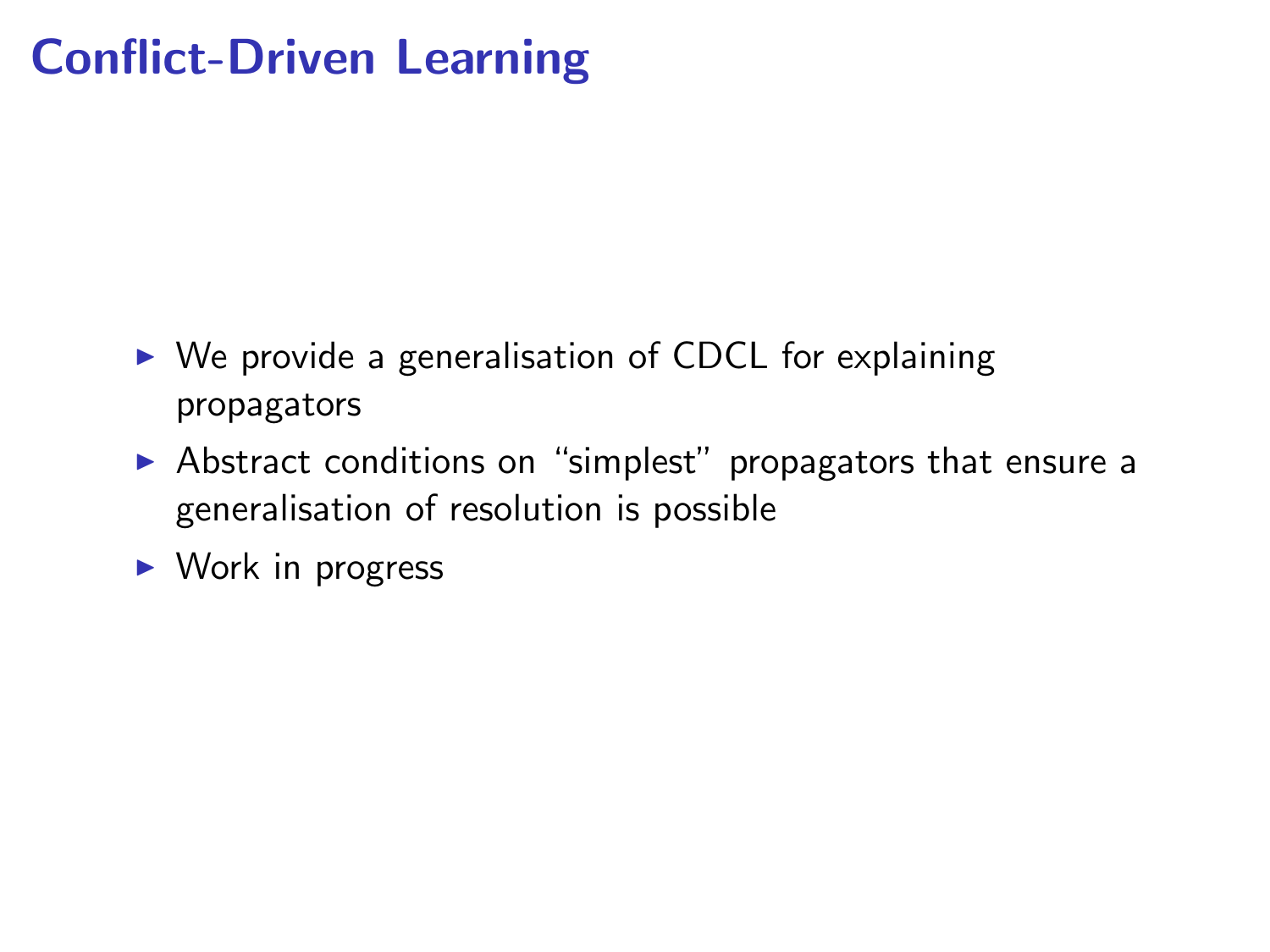### Modular Patterns

- $\blacktriangleright$  For some modular expressions: compound propagators are suboptimal
- $\blacktriangleright$  Better propagators can be created.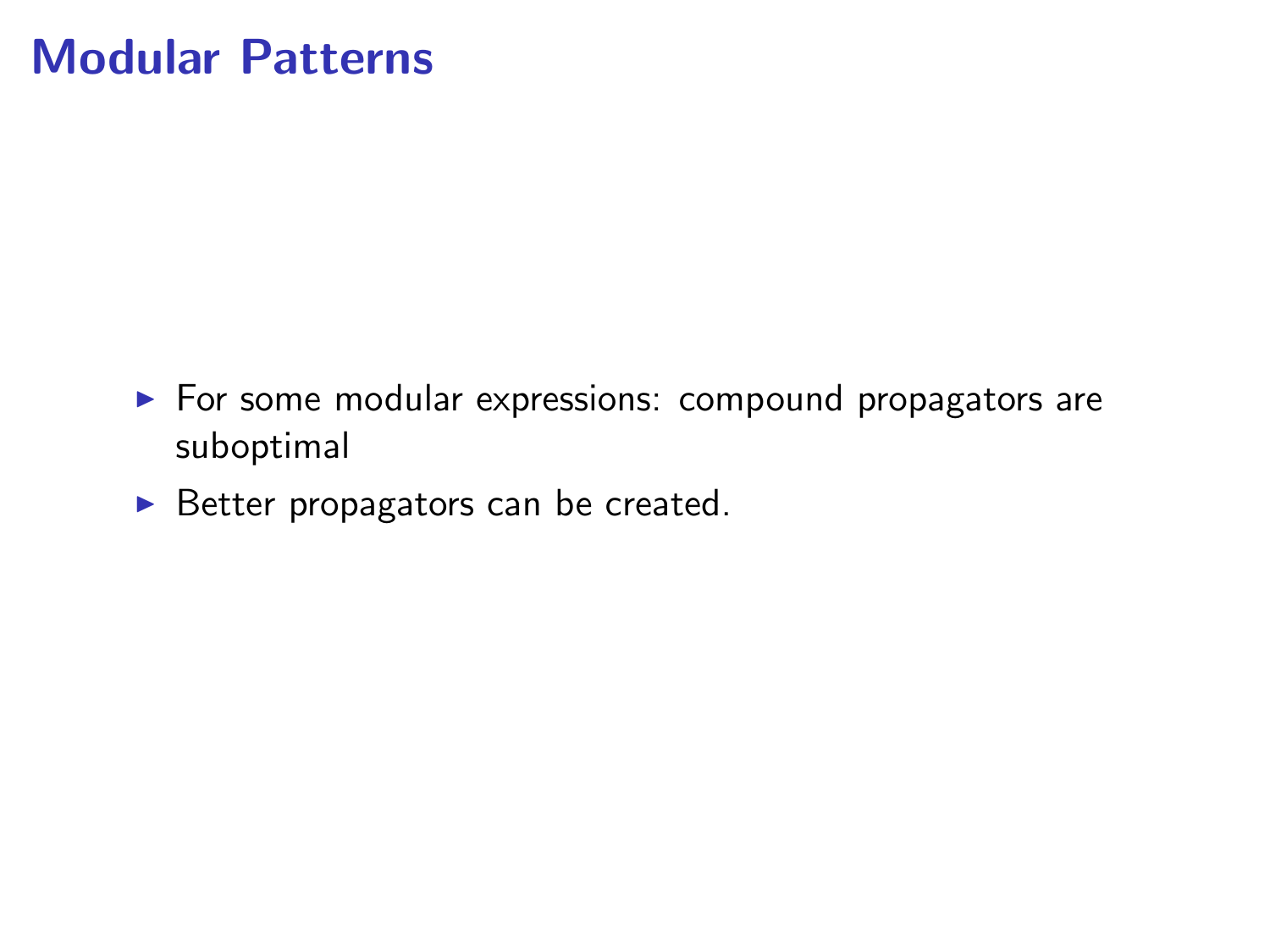#### Modular Patterns

#### Example

$$
-(-M_1\times -M_2)
$$

If  $P_1$  is a  $M_1$  propagator and  $P_2$  is an  $M_2$  propagator,

$$
-(-P_1 \times -P_2)
$$

is simply a checker. A more precise propagator is:

$$
P_1+P_2:\mathcal{I}\mapsto \mathsf{glb}_{\leq_p}(P_1(\mathcal{I}),P_2(\mathcal{I})).
$$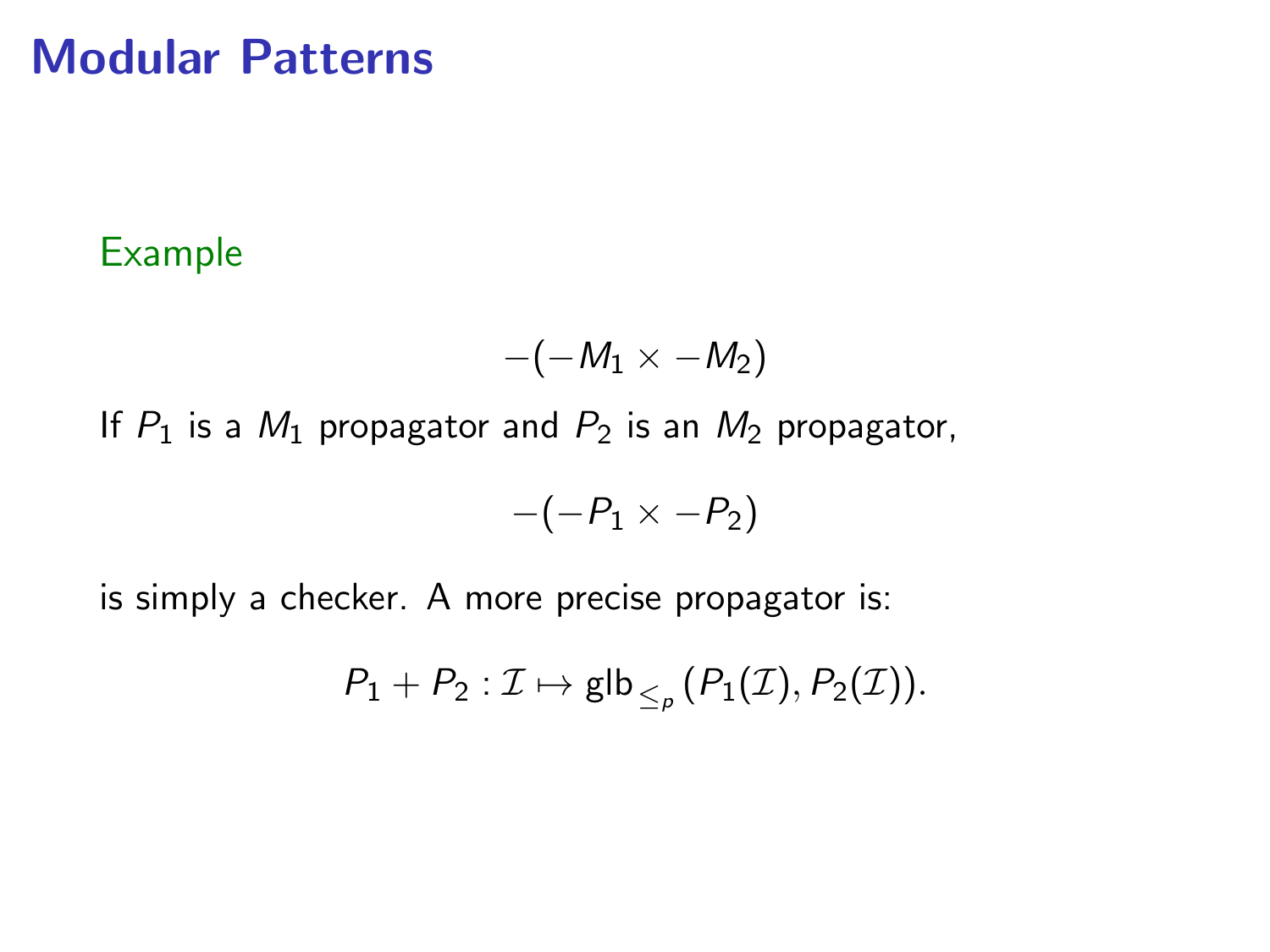### Modular Patterns

- $\blacktriangleright$  More examples in the paper:
- $\triangleright$  Propagator for selection (with non-atomary selection formula)
- $\blacktriangleright$  Propagator for negation of projection